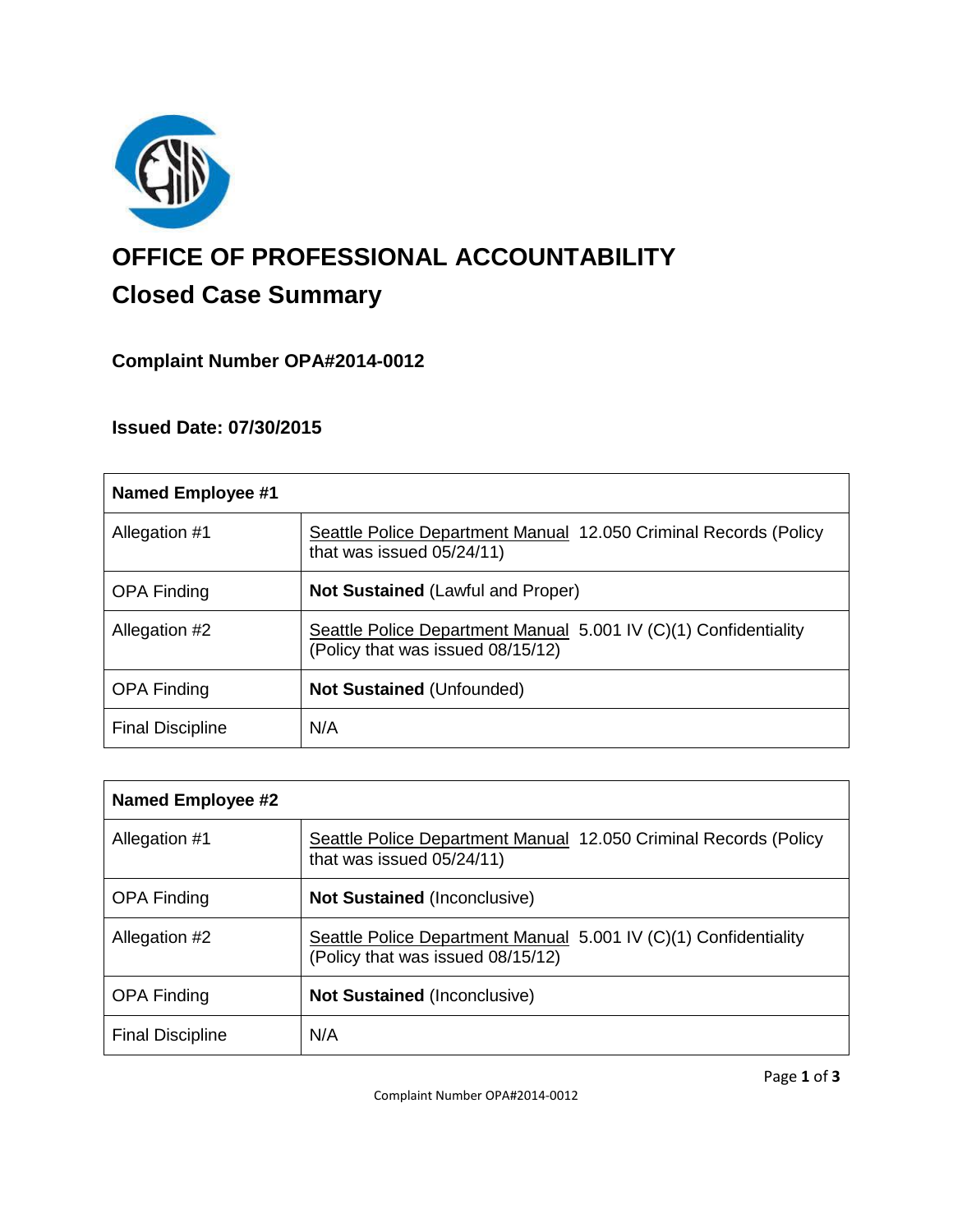## **INCIDENT SYNOPSIS**

The complainant alleged that the named employees provided confidential information about her status as a crime victim to a relative without her permission.

### **COMPLAINT**

The complainant alleged that the named employees provided confidential information about her status as a crime victim to a relative without her permission.

## **INVESTIGATION**

The OPA investigation included the following actions:

- 1. Interview of the complainant
- 2. Search for and review of all relevant records and other evidence
- 3. Interview of witnesses
- 4. Interviews of SPD employees

## **ANALYSIS AND CONCLUSION**

The investigation demonstrated that named employee #1 was not in possession of the facts nor had the opportunity to reveal the confidential information as the complainant initially alleged. Named employee #2 had run a records inquiry concerning the complainant in a time frame that is consistent with the allegation. However the record does not definitively demonstrate that the specified confidential information was read or shared as alleged. Named employee #2 did not recall why he would have run the information and that he does not know the complainant or her relative.

#### **FINDINGS**

#### **Named Employee #1**

Allegation #1

The weight of the evidence showed that the named employee followed proper procedures regarding searching records. Therefore a finding of **Not Sustained** (Lawful and Proper) was issued for *Criminal Records*.

Allegation #2

The evidence showed that the named employee did not have possession of the facts nor had the opportunity to reveal confidential information. Therefore a finding of **Not Sustained** (Unfounded) was issued for *Confidentiality*.